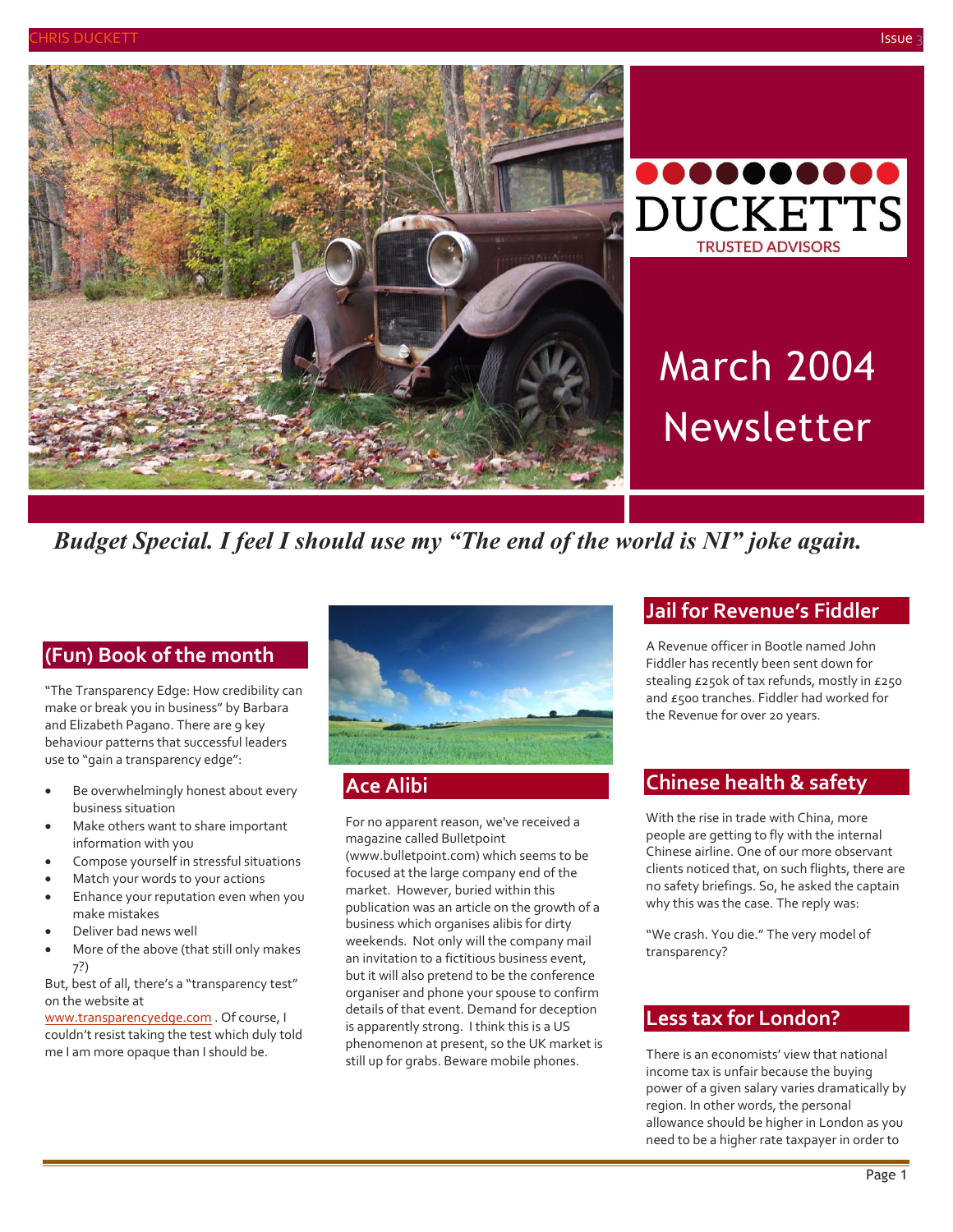be able to afford to live there. As a counter argument, I would suggest that more of the tax actually gets spent in London, so why should they get higher allowances? Can you imagine how difficult this would be to administer?

# **(Much harder) Book of the month**

"Follow this path" by Curt Coffman & Gabriel Gonzalez-Molina.

The Gallup Organisation has spent a lot of time and effort trying to link corporate performance to employee happiness. The first book on the subject "First, Break all the Rules" introduced the 12 questions that you can use to determine how engaged your employees are. For this second book, they collected lots more data in support of the original idea and fleshed it out in certain areas. The fundamental point is that people have particular strengths and you should make sure that their job uses these strengths and not try to fix weaknesses. Square peg in round hole thinking. The extension of this is that people see promotion as success, but it's all too easy to promote people away from what they are good at. A good salesman does not necessarily make a good manager of a sales team, for example. With all this statistical data, Gallup have decided that there are 3 types of employee:

- Engaged  $-17%$  enjoy their work
- Not-engaged 63% do their work
- Actively disengaged 20% cause problems

If value is created by the engaged and destroyed by the disengaged, changing the ratios should be a good way to make more profit. Simple really. I thought the international comparisons were quite fun. Bizarrely, in Chile, only 13% are actively disengaged, whereas France hits 28%.

# **Statistical analysis by the Revenue**

Both the Inland Revenue and Customs & Excise have long been using statistical methods to try to extort more tax from businesses. The worst case scenario used to be that they would take your purchases, apply the margin they thought you should achieve and calculate a sales figure. The difference between their calculated figure and your figure was obviously understated sales. Tax and penalties, please. Inefficiency and waste didn't enter into it.

However, as most people now use some form of computerised accounting system, it's much easier to ask for the backup disk and interrogate the data. There was a particularly hard article in Accountancy magazine indicating that the Revenue are now using complex statistical tests (eg Chi Squared Test?) to analyse data, but of course, they are not using the tests correctly, thereby getting wrong answers. More arguments to look forward to?

#### **Interest rate rise**

The economists seem to have decided that the recession is over (what recession?) with the US economy expected to grow at up to 5% in 2004. Maybe 9% for China. We usually get pulled along behind the Americans, so the MPC will start fussing about inflation. The expectation is therefore for bank base rate to reach 4.75-5.0% by the end of the year. Time will tell.

# **Alan Price**

It's quite difficult to see Tax Inspectors as ordinary human beings, but when I first arrived in the Ross area in 1995, one of the Hereford inspectors, Alan Price, rang to welcome me. He subsequently proved that he knew far more about the use of losses than I did and was generally the font of all wisdom where technical issues were concerned. He then suffered a heart attack and I thought that was the last we'd see of him. However, he did go back to work as a Corporation Tax Inspector and has continued to give us grief on a routine basis. We discovered that he is due to retire at the end of April, so Sparkle rang to wish him a happy retirement and make sure that he wasn't going to change his mind. I certainly hope his replacement is nothing like as sharp.

#### **IT issues**

After last month's article about "bluejacking", it seems that "bluesnarfing" is the real risk. If you have the bluetooth function turned on (on your mobile), then somebody can download all your data, without leaving any trace that they've done it. I'm not sure what possible use somebody could make of the numbers in my mobile, but you never know. [Mind you, there was that dodgy text message I sent to Ms Whiplash. I hope that doesn't come up at Tribunal.]

In a similar (paranoid) vein, "phising" is the new term for electronic identity theft. An example of this might be a fake e.mail from your credit card company asking you to confirm account details. The e.mails often direct you to websites that are in fact copies of bona fida sites. Worse still, phishing e.mails can contain "keyloggers" which capture passwords and other account details and transmit them back to the sender. On a somewhat brighter note, Philips has just announced the development of roll-up computer screens (which will also work without wires). This presumably brings the concept of electronic newspapers even closer. What else could you use roll-up screens for?

#### **Love bytes?**

Just as it looked as though the above Bluetooth/jacking/snarfing was a complete waste of time, it seems that researchers in the States have managed to store personal profiles on mobile phones, including specification for your ideal mate. Then, if, across a crowded room, your phone gets near a suitable mate (via Bluetooth?), it beebs to alert you to make your move. Presumably GPS is engaged to find the phone owner (in case of too much smoke?) and a text message will appear to advise you of the appropriate chat-up line. "Does your phone come here often?" I assume.

Allegedly, nearly 90% of affairs in Italy are conducted by mobile phone. Guidance has been issued to prevent people being discovered by electronic accident, such as failing to remove your hands-free earpiece when the action hots-up.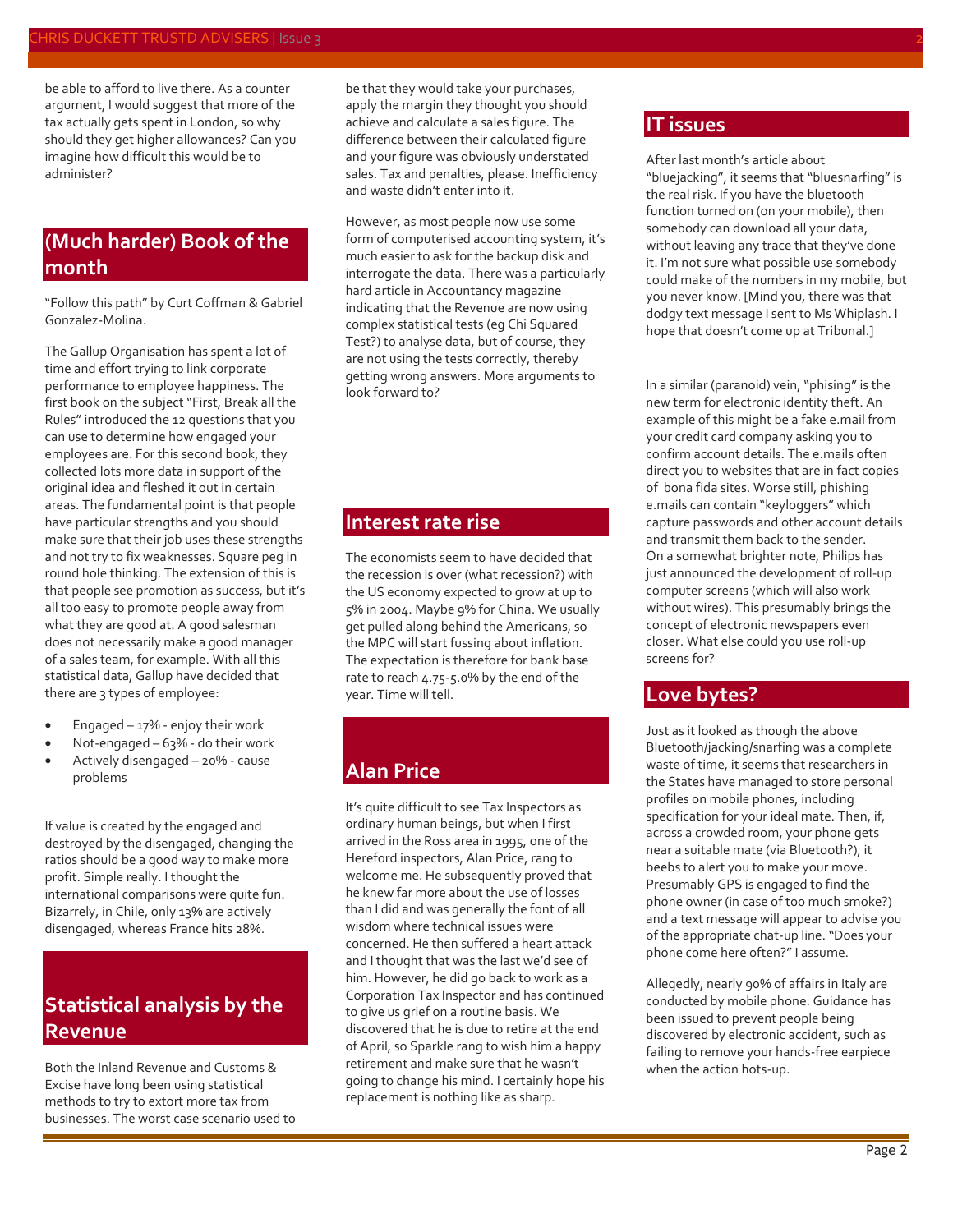# **Unauditable**

Whilst we've got quite excited at the raising of the audit limit, the big firms have been trying to bring in a cap on auditors' liability when things go wrong, particularly as they can't get sufficient insurance cover. Typically, it's the insurance companies who are making the most noise about leaving things as they are. If they're not careful, the auditors will simply refuse to work for them, as has already happened with the animal testing company.

## **Barking useless**

In 1999, Sony introduced the robotic dog. This may not have seemed very exciting (who needs a dog robot?), but it was in fact a very clever bit of positional marketing. The problem Sony had was that their robot technology was nothing like as sophisticated as that found on film. Had they bought out something that looked like R2D2 (or was it C3PO? – the tall thin one), then everybody would have expected it to be as good, and been disappointed accordingly. Robodog appeared to have a willful personality – it only obeyed commands some of the time – just like a real dog. This was, of course, because its speech recognition software wasn't that good and half the time it didn't actually capture the command at all. However, this allowed Sony to make sure it was in poll position in robot development, at least as far as the (US) general public was concerned. The next offering, a more humanoid robot, gained acceptance much more quickly. This compares to the strategy employed by Honda, who have spent a fortune on their robot offering, but without ever releasing anything because it doesn't work well enough.

I'm not quite sure how relevant this is to Hereford businesses, but I've no doubt that bluetooth enabled droids will shortly be cruising the town checking their phones for love.

### **e.mail out**

We had an inexplicable loss of service on the usual address. If you absolutely, positively have to e.mail me,

[chris@duckett.wyenet.co.uk](mailto:chris@duckett.wyenet.co.uk) is still there, subject to Ross disappearing into a black hole. And we've got broadband.

## **Disclaimer**

Does your business continuity plan take into account attack by zombies? If not, you need the Zombie Alert System by Onko. This carries a guaranteed \$1m payout if the device fails to operate during a documented zombie attack.